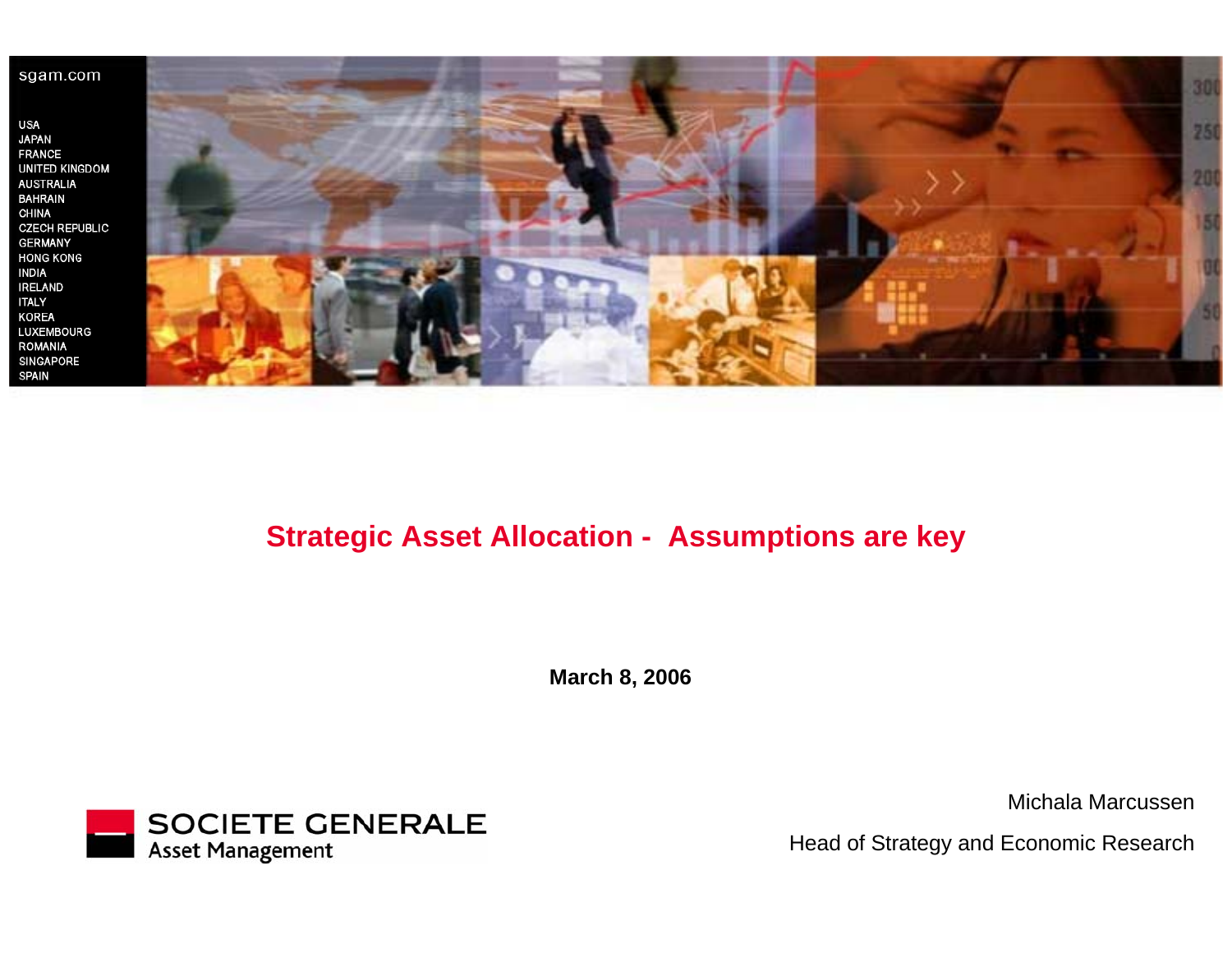- Traditional asset only approach
	- ▶ Expected asset returns
	- ▶ Asset volatilities
	- ▶ Asset correlations
	- Assumes a single time period
- Liability Driven Investment (LDI)
	- ▶ Demographic variables (mortality rates, marital rates, retirement rates, ...)
	- ▶ Wage inflation / Cost of living adjustment
	- Assumptions on the return portfolio

■ Dynamic stochastic Asset Liability Management (ALM)

- Defining probability distributions for the underlying variables
- Assumes multiple time periods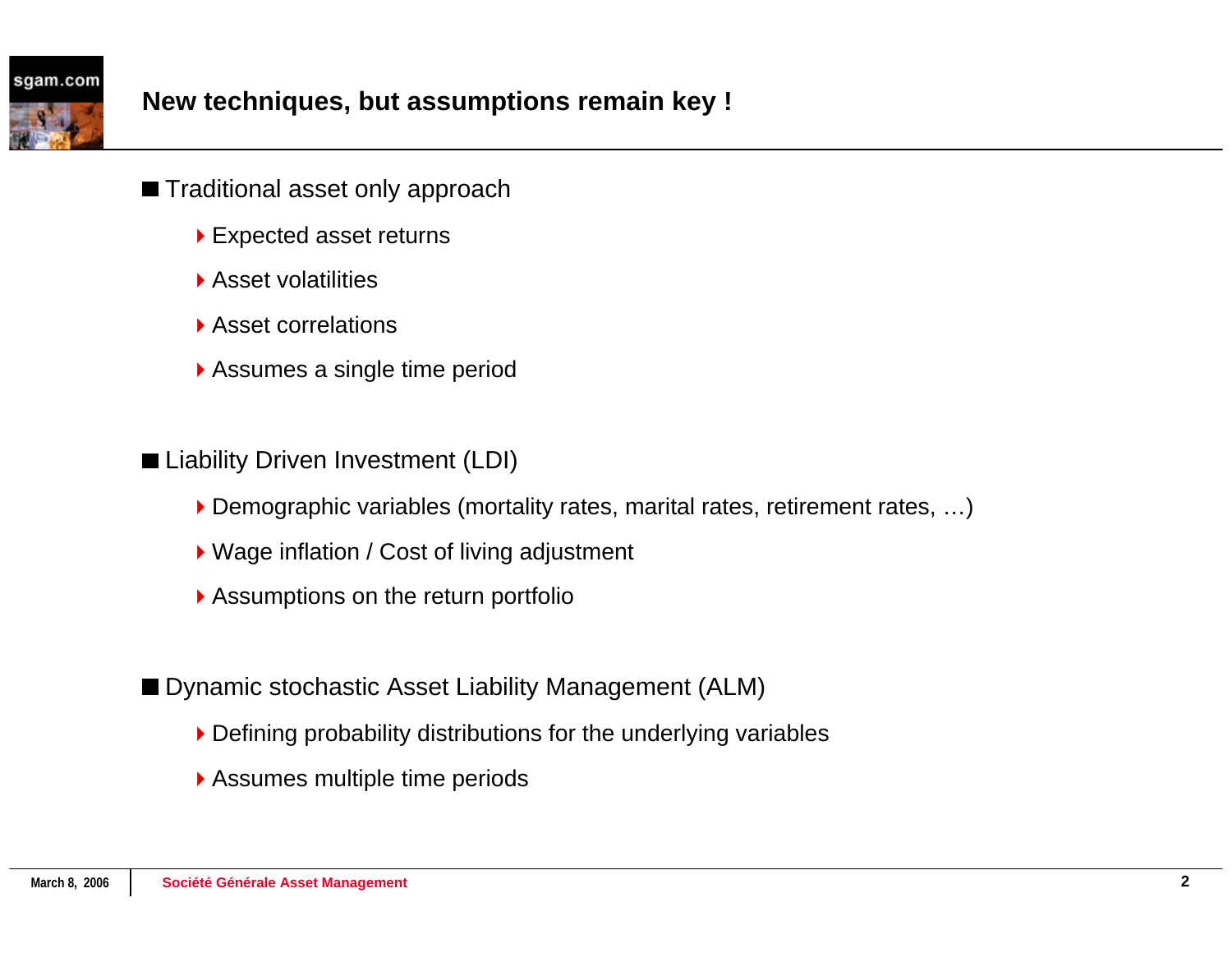## **Historical data**

- Many portfolio optimisation models still rely on historical data as a guide to future outcomes (expected return, volatility, correlation)
- $\checkmark$  Simple to implement
- 2 Assumptions are often unrealistic (and sometimes even impossible !)

| <b>UU</b> TIGASUI JIIIGINGI LEGIIIIIGII IIIUGAJ |                          |      |                        |                        |  |  |  |  |  |  |
|-------------------------------------------------|--------------------------|------|------------------------|------------------------|--|--|--|--|--|--|
|                                                 | <b>Annualised return</b> |      | <b>Breakeven yield</b> | <b>Breakeven yield</b> |  |  |  |  |  |  |
|                                                 | <b>Nominal</b>           | Real | 5yr horizon            | 15yr horizon           |  |  |  |  |  |  |
| <b>Spot</b>                                     |                          |      | 4.6%                   | 4.6%                   |  |  |  |  |  |  |
| -5 years                                        | 5.6%                     | 3.0% | 2.7%                   | 9.5%                   |  |  |  |  |  |  |
| -10 years                                       | 5.9%                     | 3.3% | 2.1%                   | 11.3%                  |  |  |  |  |  |  |
| -15 years                                       | 7.1%                     | 4.4% | ۰                      | 18.0%                  |  |  |  |  |  |  |

### **US Treasury market (Lehman index)**

The breakeven yield is the yield level at end point (linear interpolation) required to obtain the same nominal return over the horizon.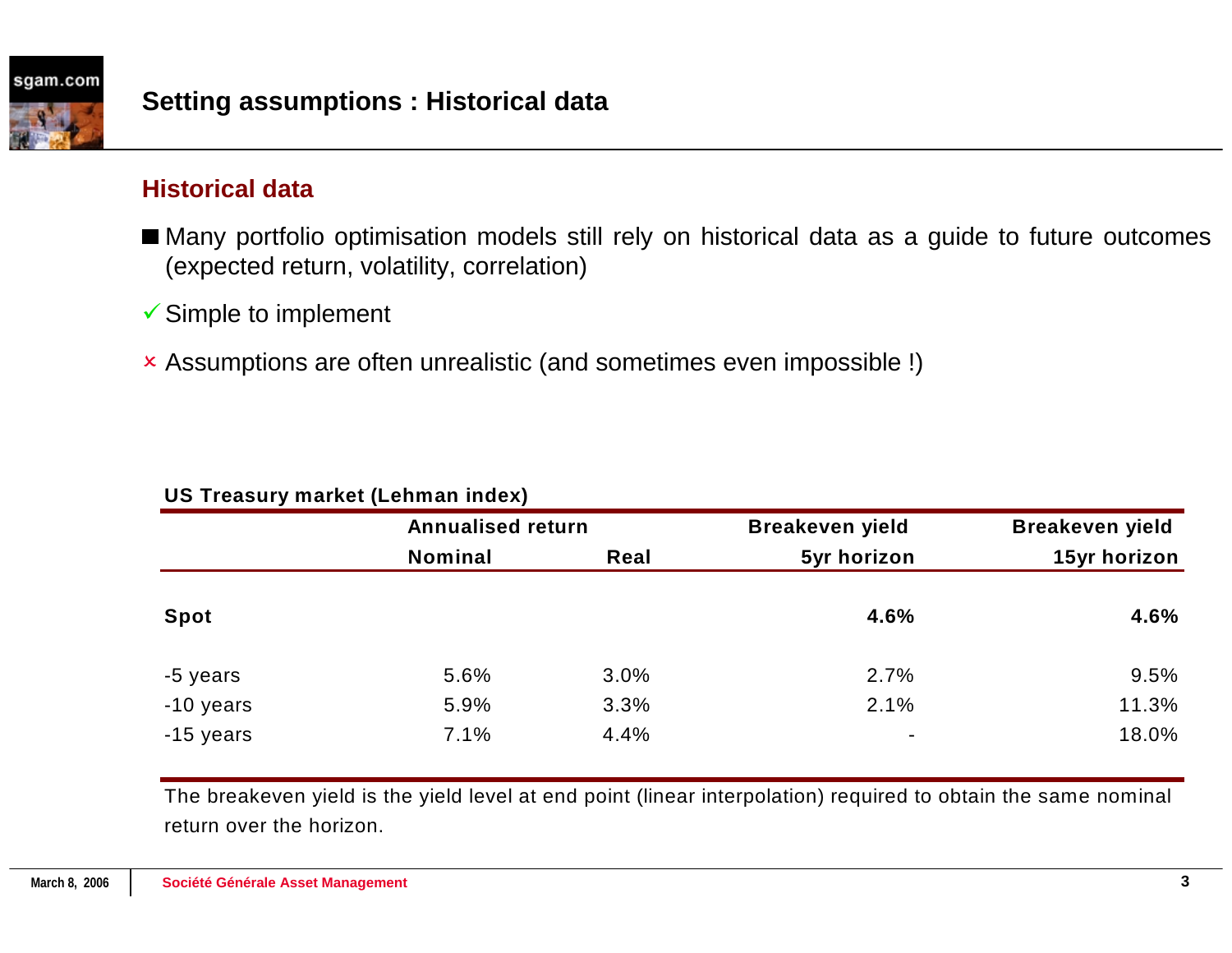# **Spot market data**

■ Take current spot market data as a point of departure

- ▶ Spot bond yields
- ▶ E/P ratios for equities
- Implicit inflation expectations

■ Taking our example from the previous slide, this implies a nominal return assumption of 4.6% per annum for US government bonds over the maturity of the index of around 7 years

 $\checkmark$  Simple to implement

- $\checkmark$  An often more probable assumption than historic market data
- **x** Assumes that asset classes constantly trade at fair value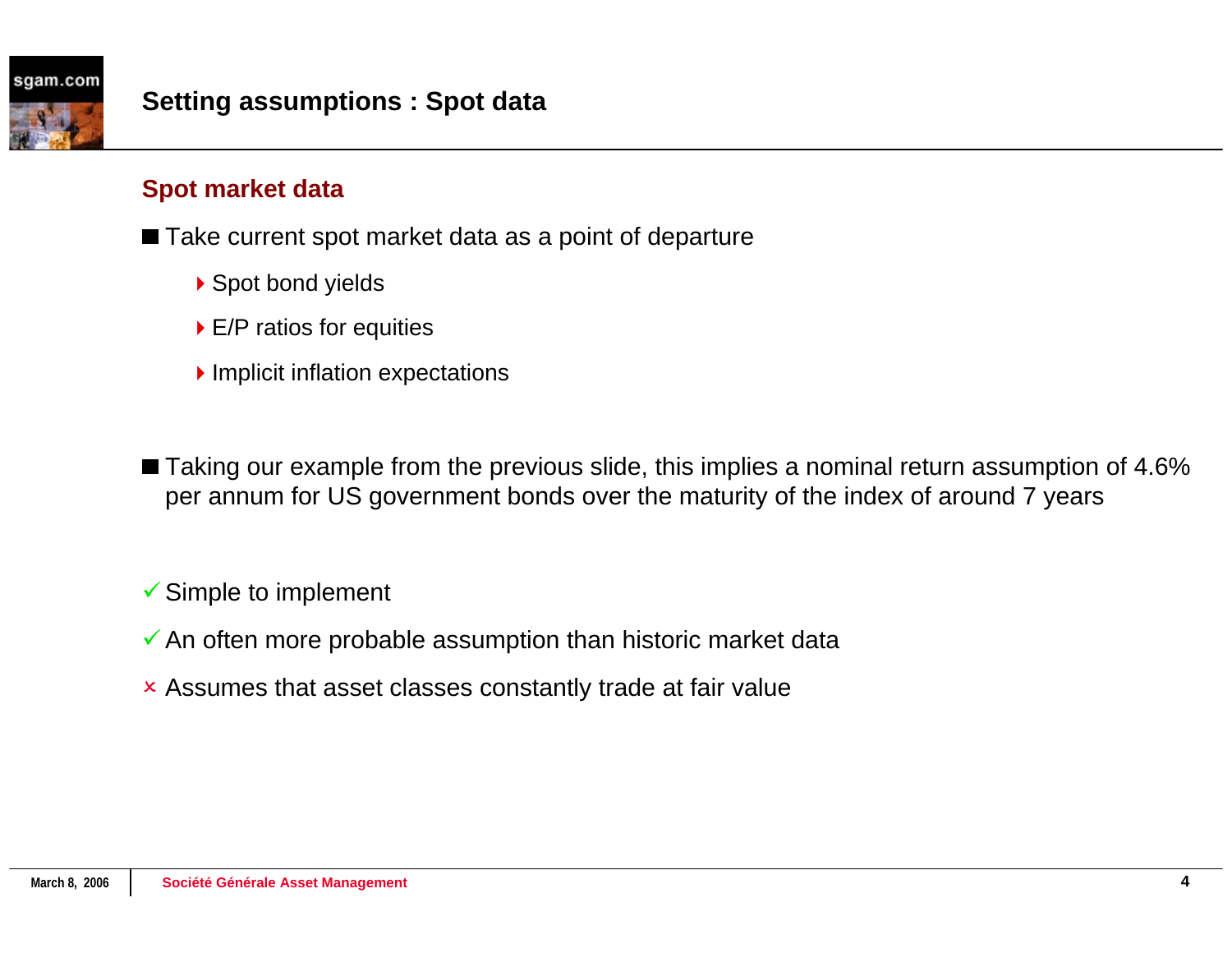

- Fundamental fair values are determined by the trend potential growth rate of the economy and the structural factors hereof
- Any divergence from the fundamental fair value will occur as a result of short-term divergence from the long-term trends (I.e. the business cycle) and/or as a result of shortterm market factors (i.e. liquidity, new regulation, etc.)
- $\checkmark$  Corrects for short-term divergence from fundamental fair value
- $\checkmark$  Allows for the development of long-term assumptions
- $\checkmark$  Provides realistic assumptions
- $\checkmark$  A framework for scenario analysis
- **× Model risk is substantial**



**Fundamental fair value**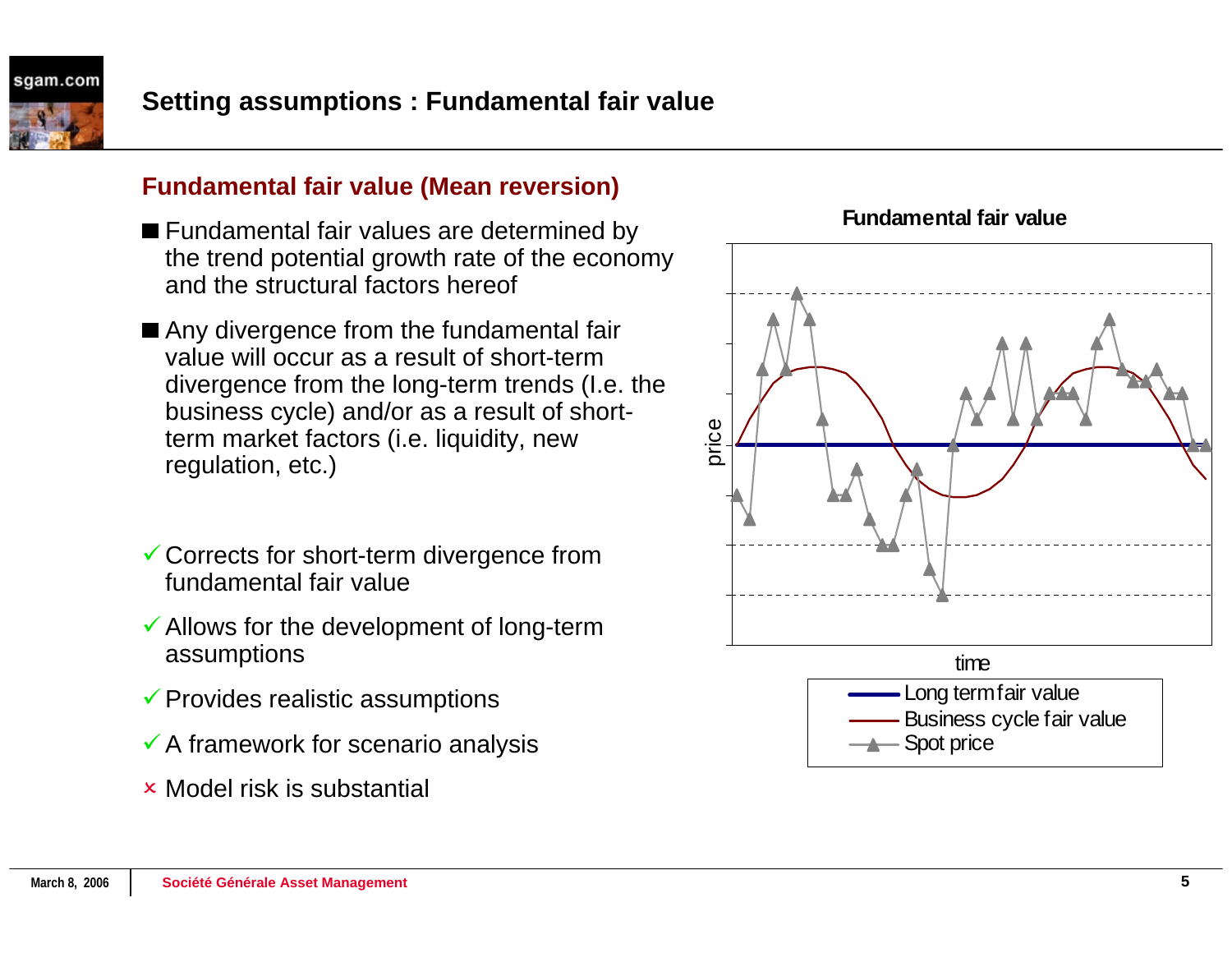

- ▶ Nominal bond yield minus nominal GDP
- **Mean reverting**

■ A simple model for bond returns

▶ Accumulated real return over a given period is a function of the bond risk premium at time 0



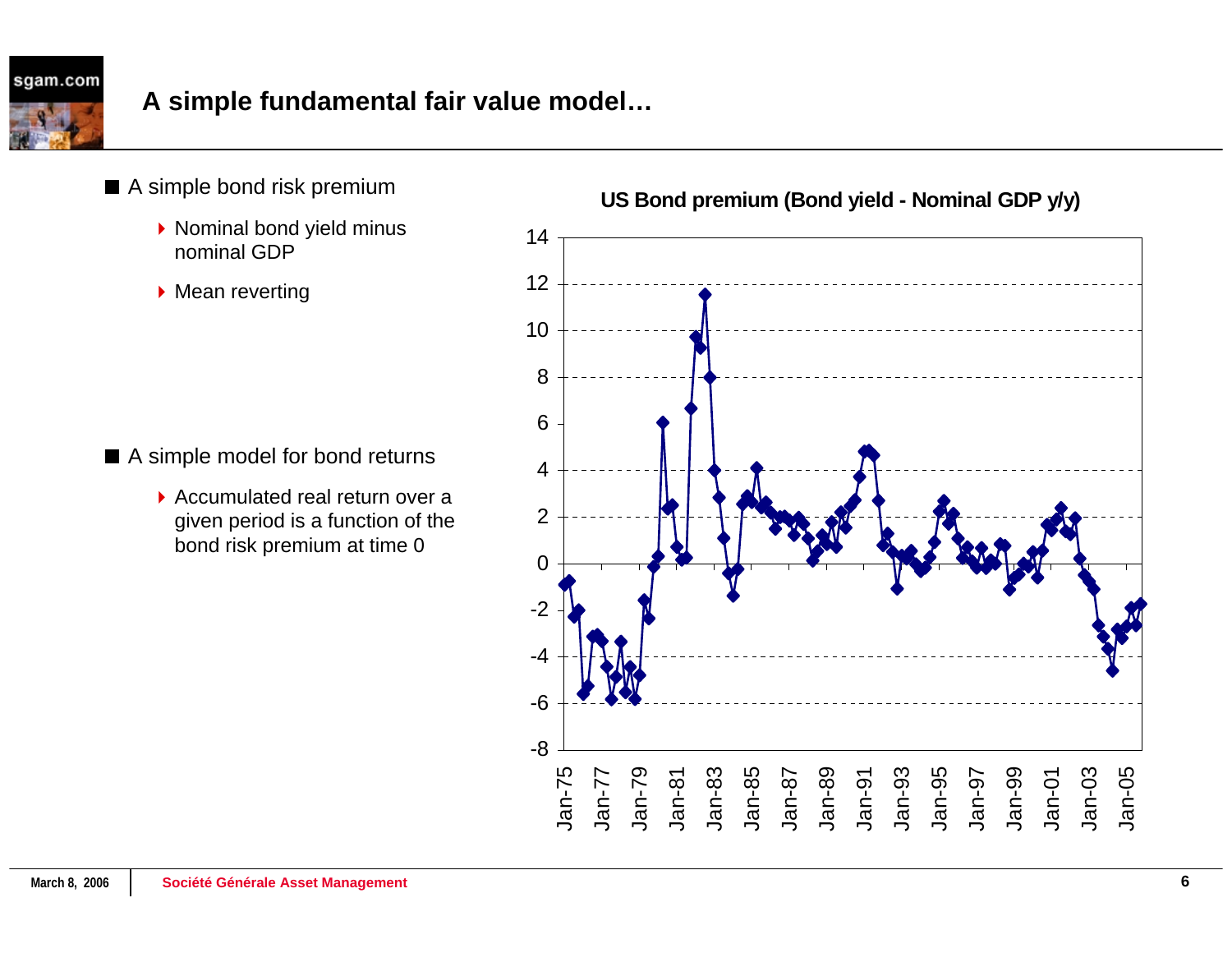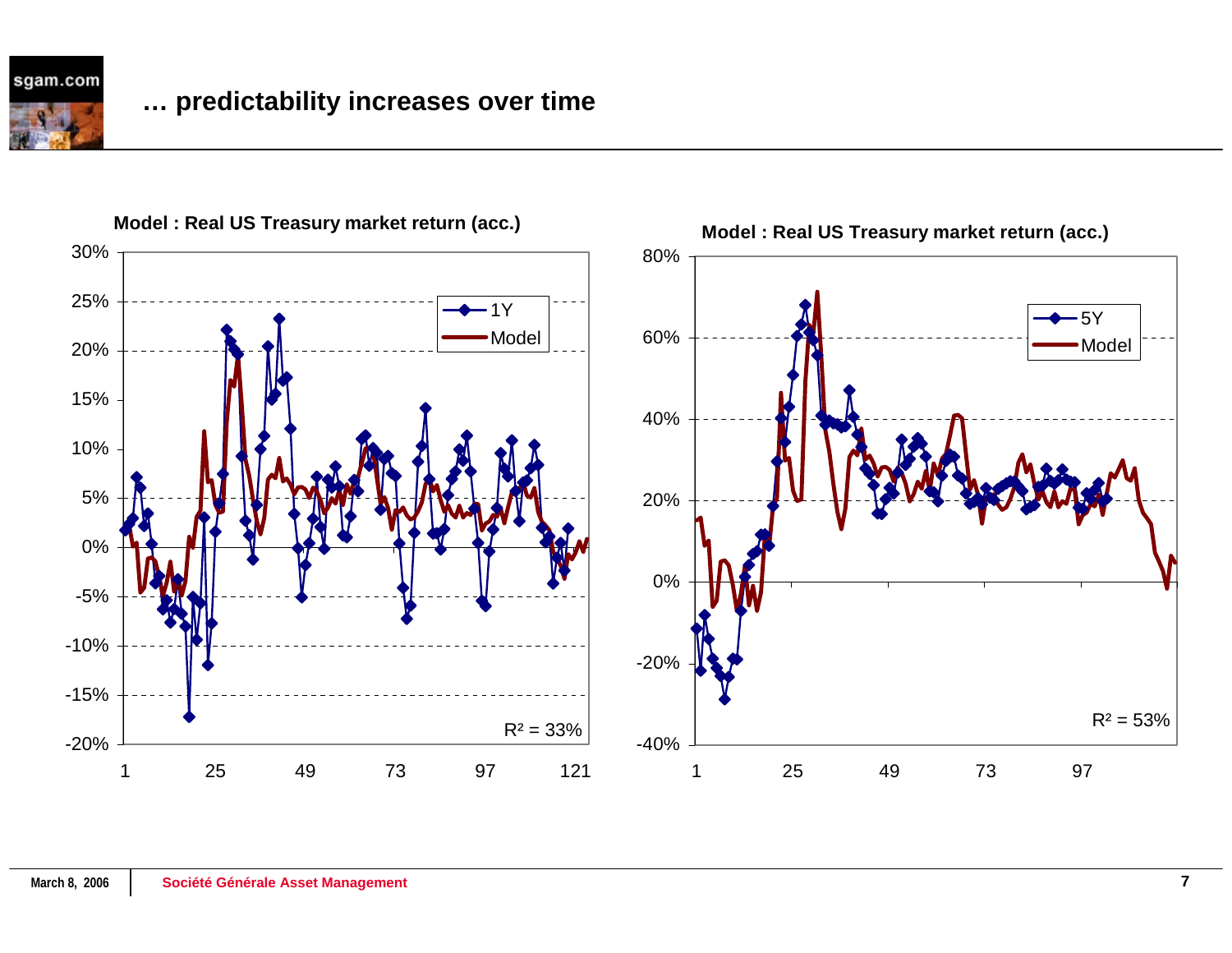- Strategic Asset Allocation (SAA)
	- Analysis of investor objectives and risk tolerance
	- ▶ Long time horizon
	- ▶ Static asset allocation

■ Tactical asset allocation (TAA)

- Analysis of financial market conditions : takes advantage of short term inefficiencies
- ▶ Short time horizon
- ▶ Active asset allocation

# Dynamic Asset Allocation

- $\blacktriangleright$  Integrated approach to the investor's situation and financial market conditions
- ▶ Multiple time horizons
- ▶ Active approach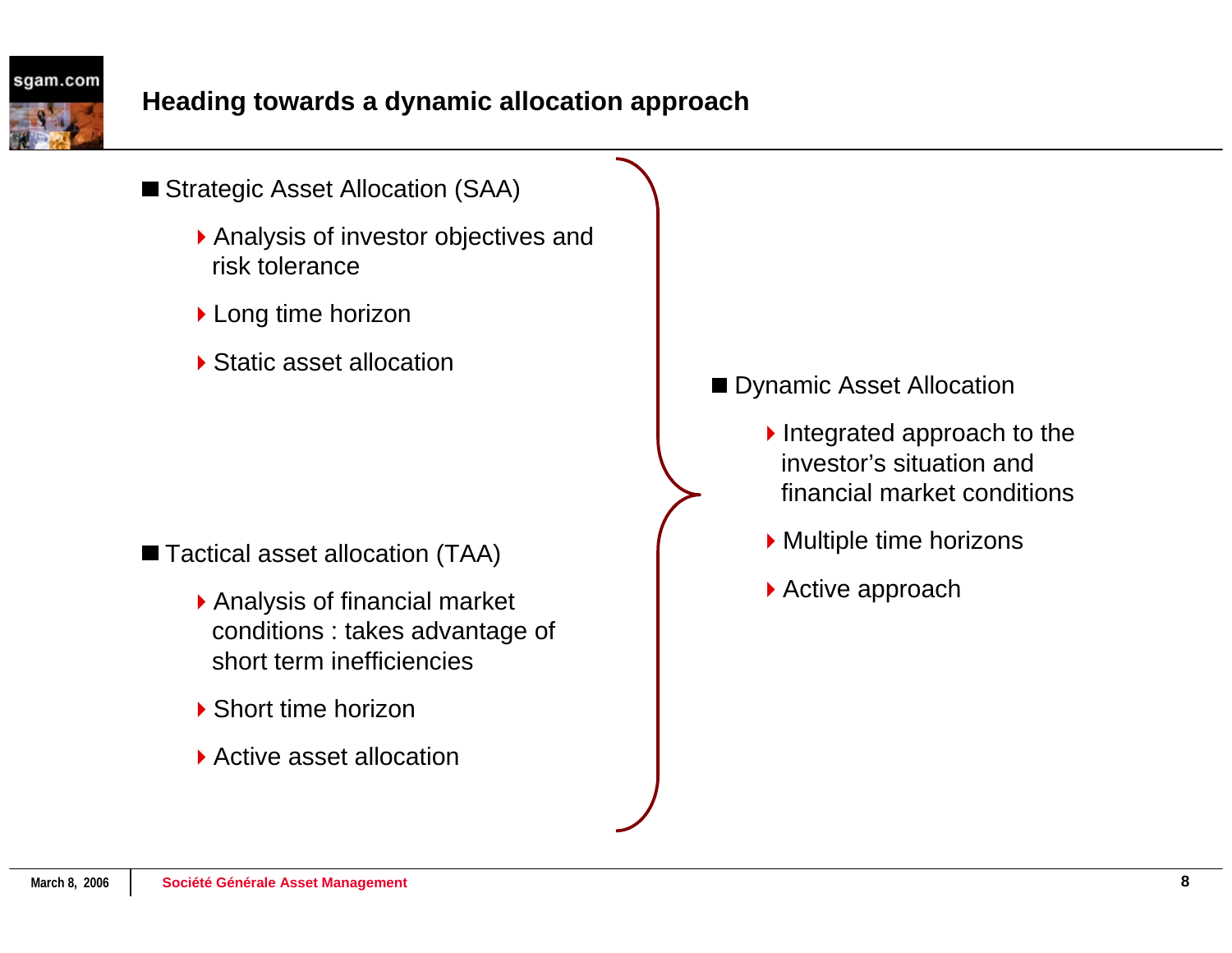

- Bond model inputs
	- ▶ Real GDP growth
	- **Inflation**
	- A risk premium linked to the stability of the overall economy and the condition of public finances
	- A risk premium linked to investor preferences

# Equity model inputs

- ▶ Real earning growth coherent with the long-term view on GDP growth
- Mean reversion of the P/E ratio over the long term
- ▶ We do allow for changes to the fair value of P/E reflecting underlying structural changes

# ■ Foreign exchange inputs

- ▶ Purchasing power parity
- ▶ Productivity gains (Balassa-Samuelson)
- ▶ Balance of payments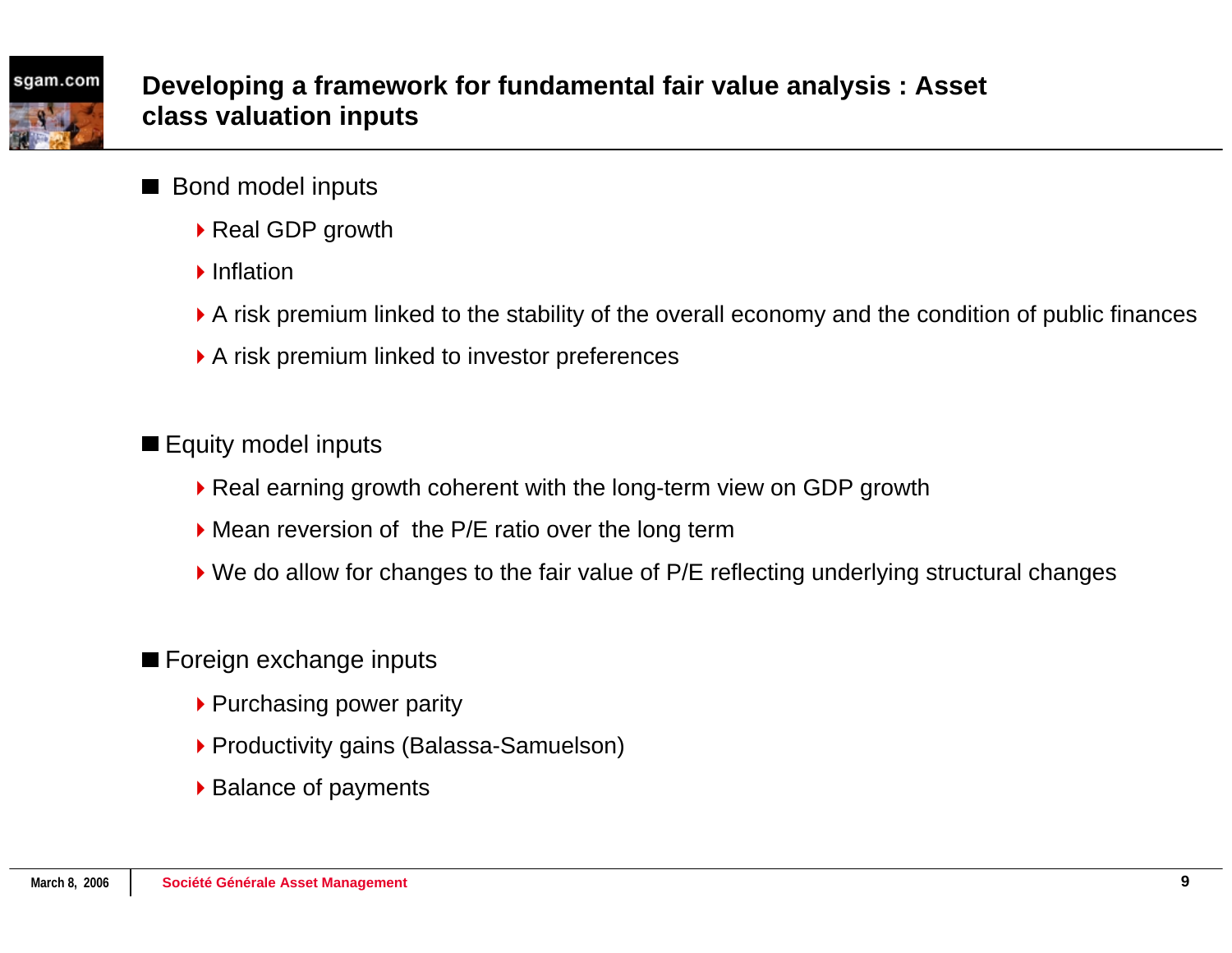- Asset class volatility
	- ▶ Structural component
		- A function of the long-term volatility of the underlying economy , notably monetary policy
	- ▶ Cyclical component
		- Tied to the liquidity cycle, again monetary policy is key
		- Note, that with enhanced global financial market integration, cyclical volatility is increasingly tied to global liquidity conditions

Asset class correlation

- Changes over time can be related to changes in the correlation of underlying economic variables, notably real GDP growth and inflation
- The more integrated economic cycles are across geographical regions, the greater the correlation of the respective asset classes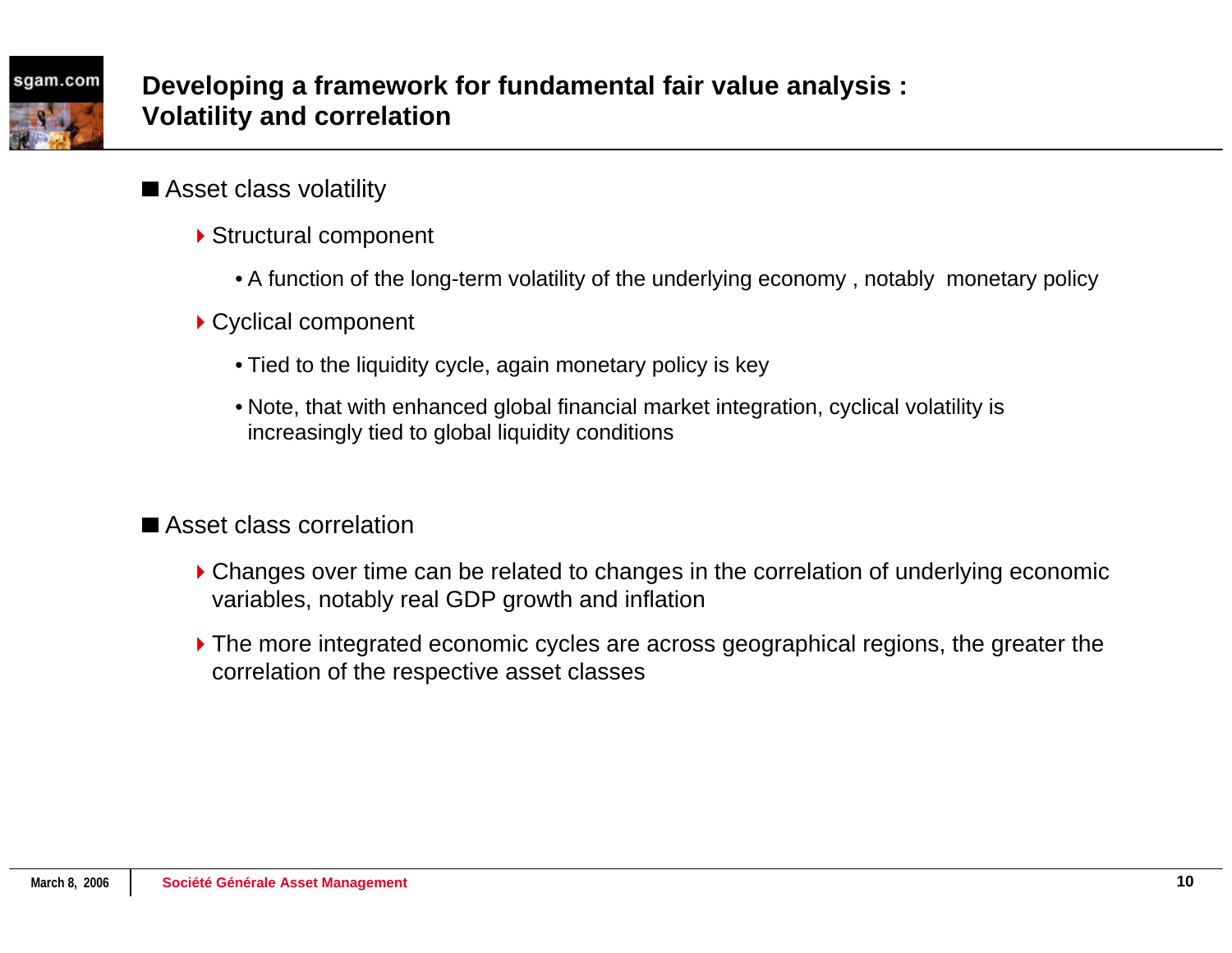# **An example : the US bond market**

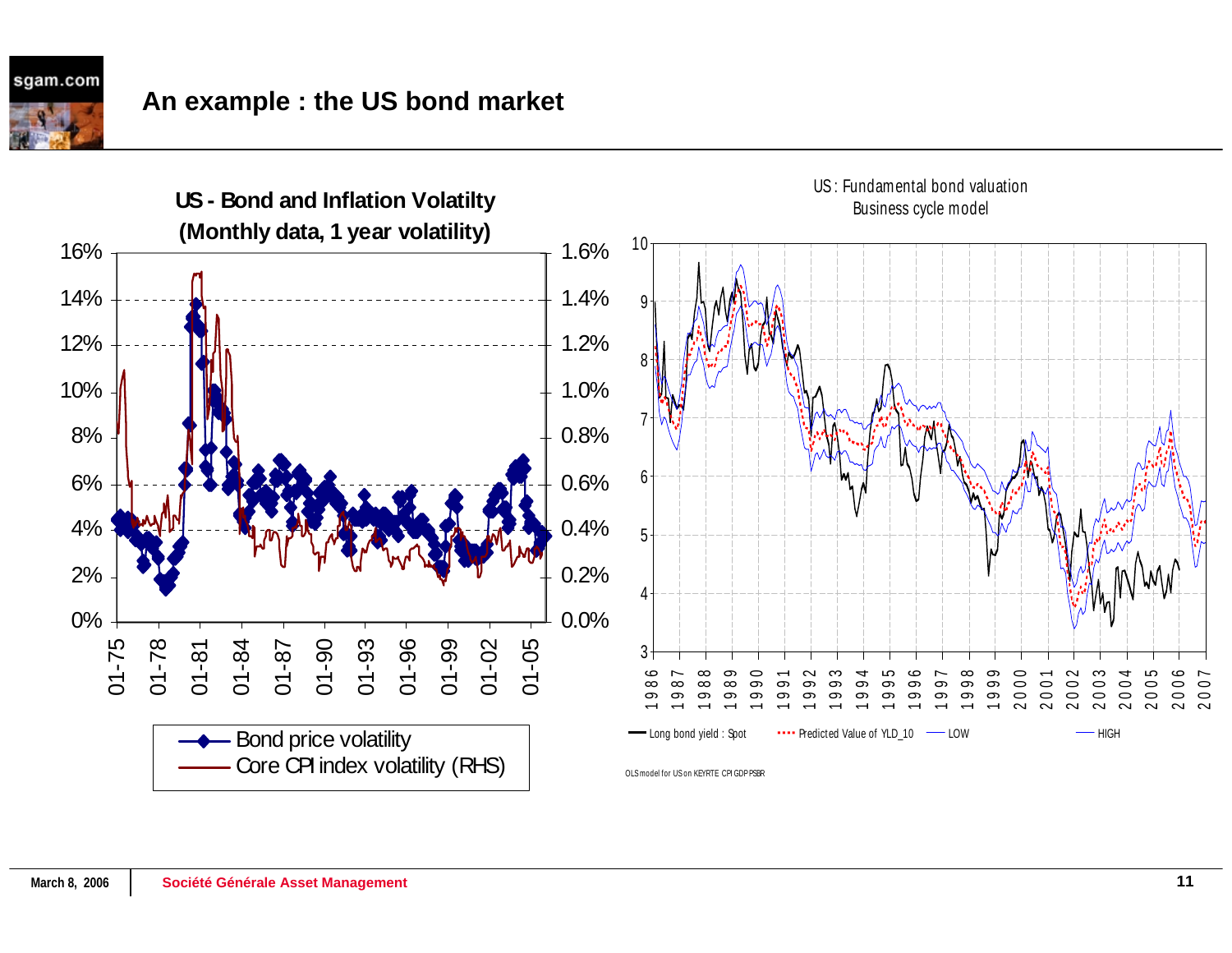



Source: DATASTREAM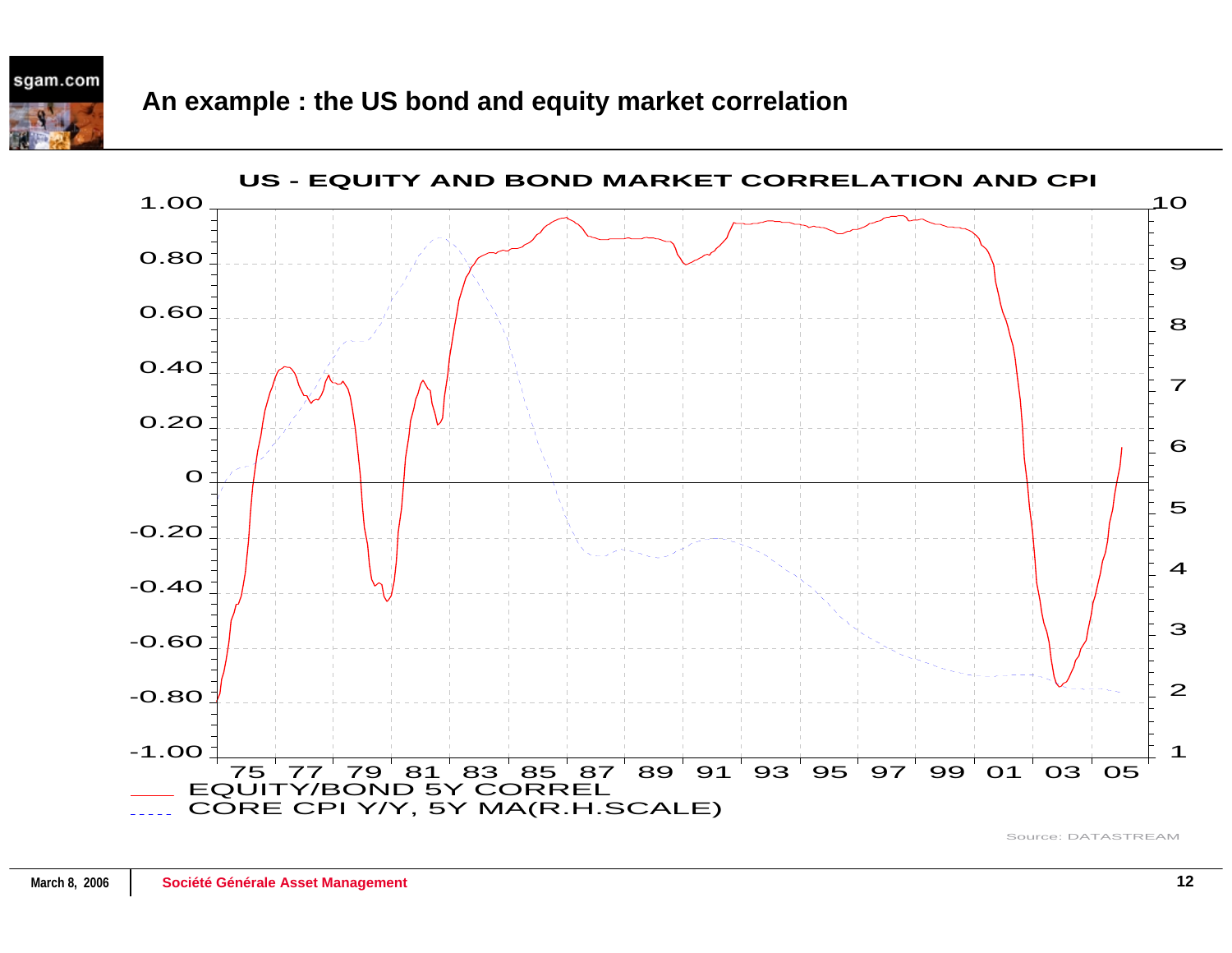## **Key economic variables**

- ▶ Real GDP growth
- **Inflation**

# **Growth accounting**

- Real GDP growth  $=$  Productivity gains + Employment growth
	- **Where**
	- Employment  $=$  Labour force  $*$  (1 – Unemployment rate)
	- Labour force $=$  Working age population  $*$  (Participation rate)

# **Inflation**

A function of shocks to aggregate supply and demand on product and labour markets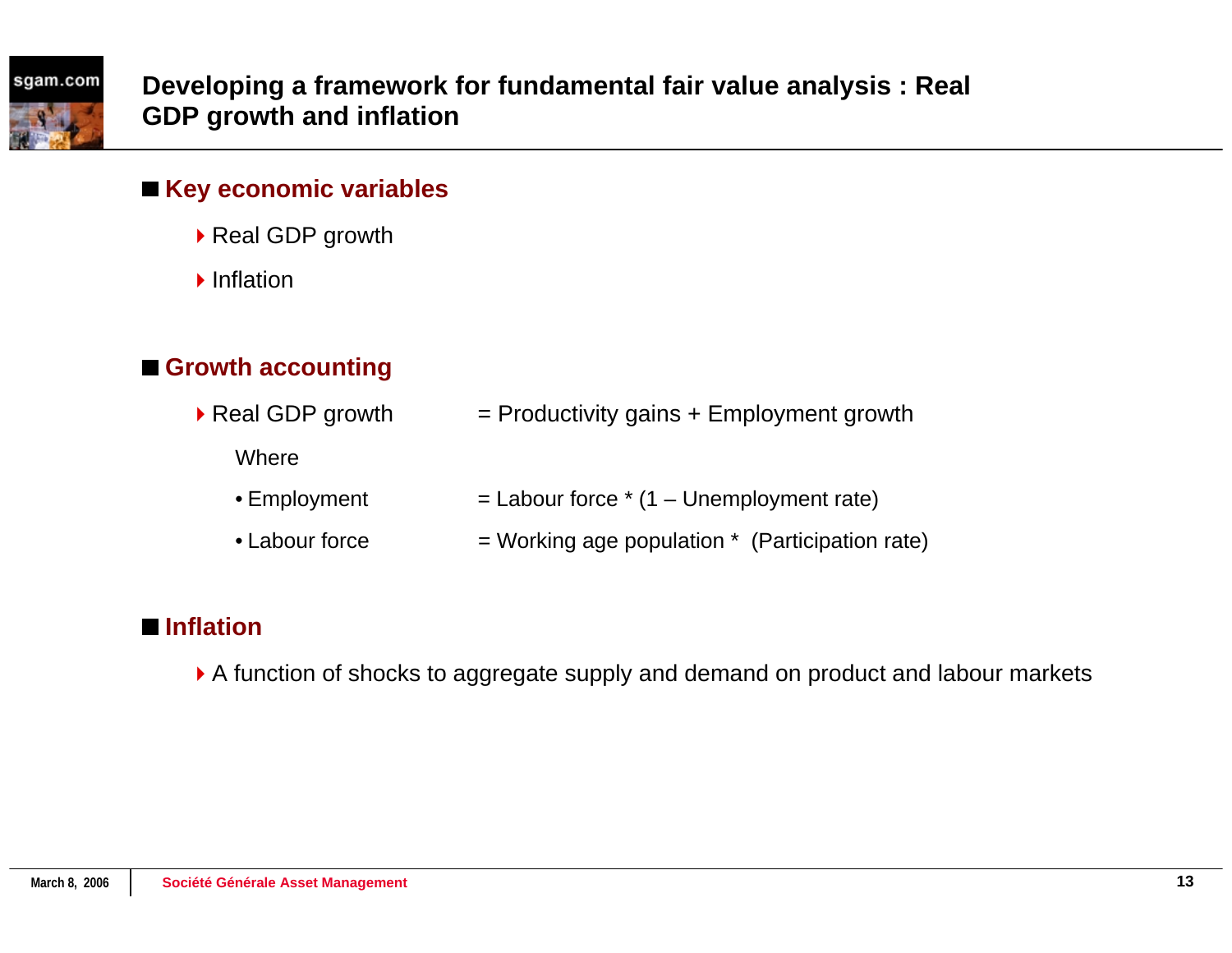sgam.com

# **Global themes for the long run : Ageing populations**



- A growing burden on public sector expenditure
- **Lower trend potential growth**

■ Increased demand for duration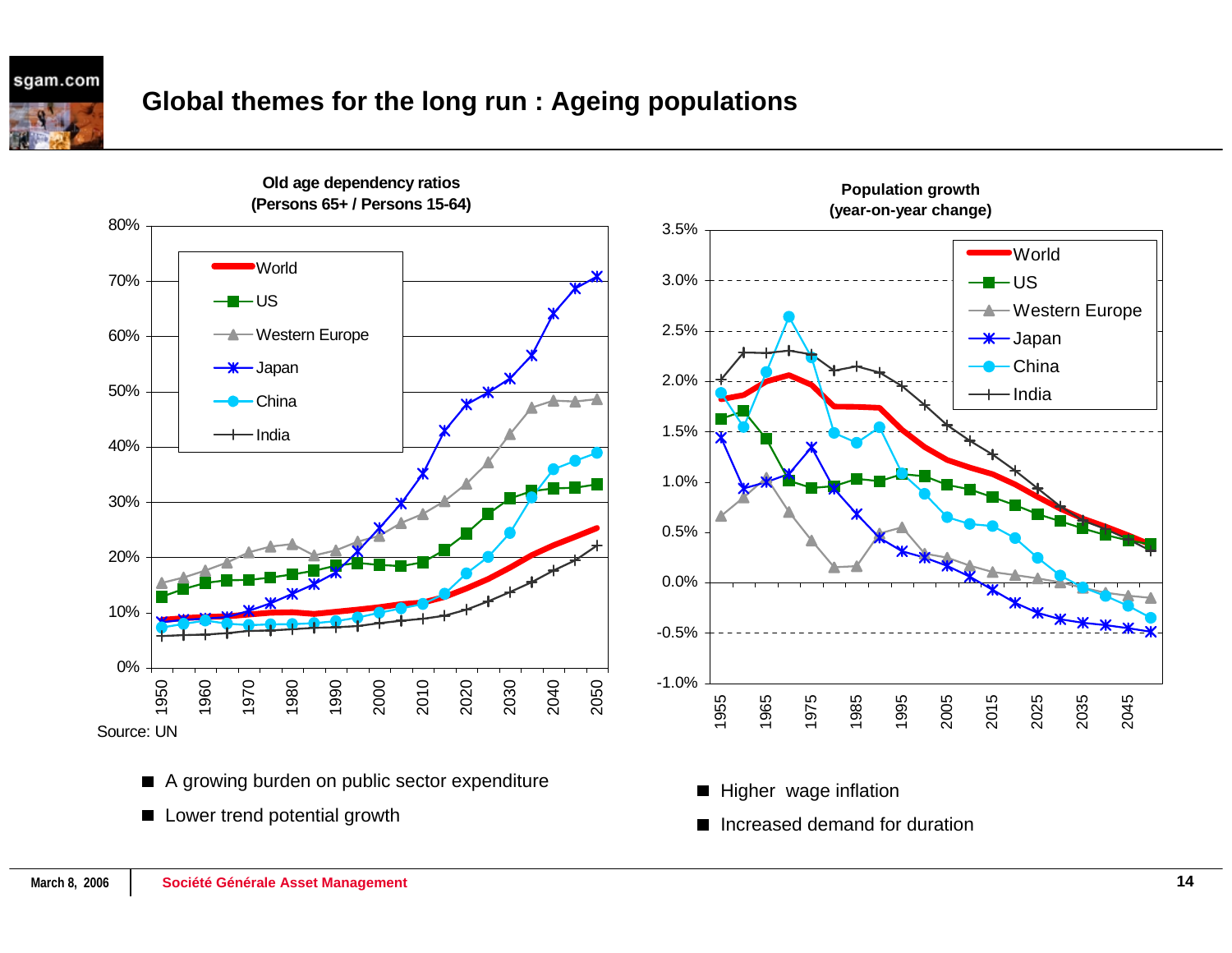

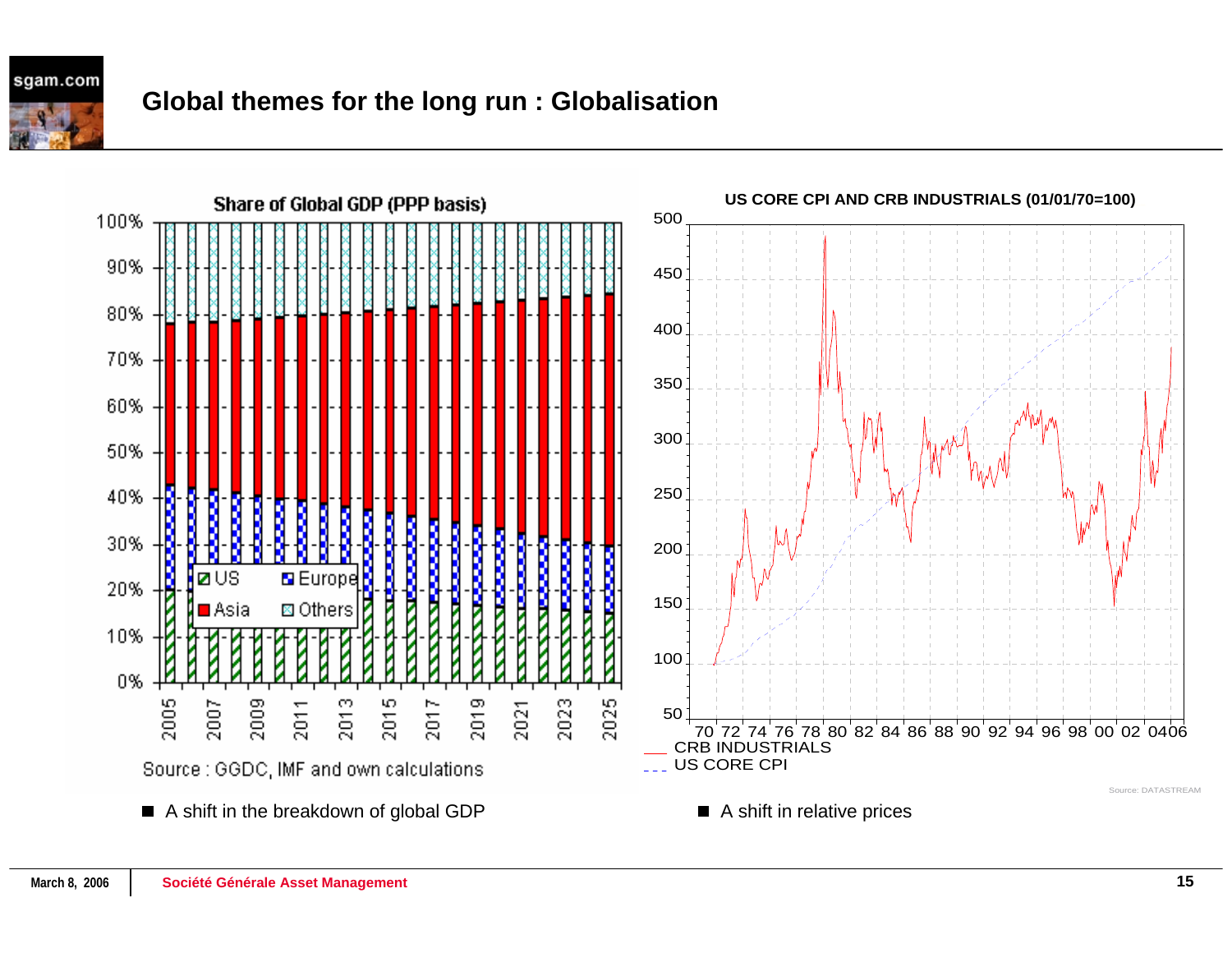# **Globalisation and ageing : A stylised impact on real GDP growth inflation**

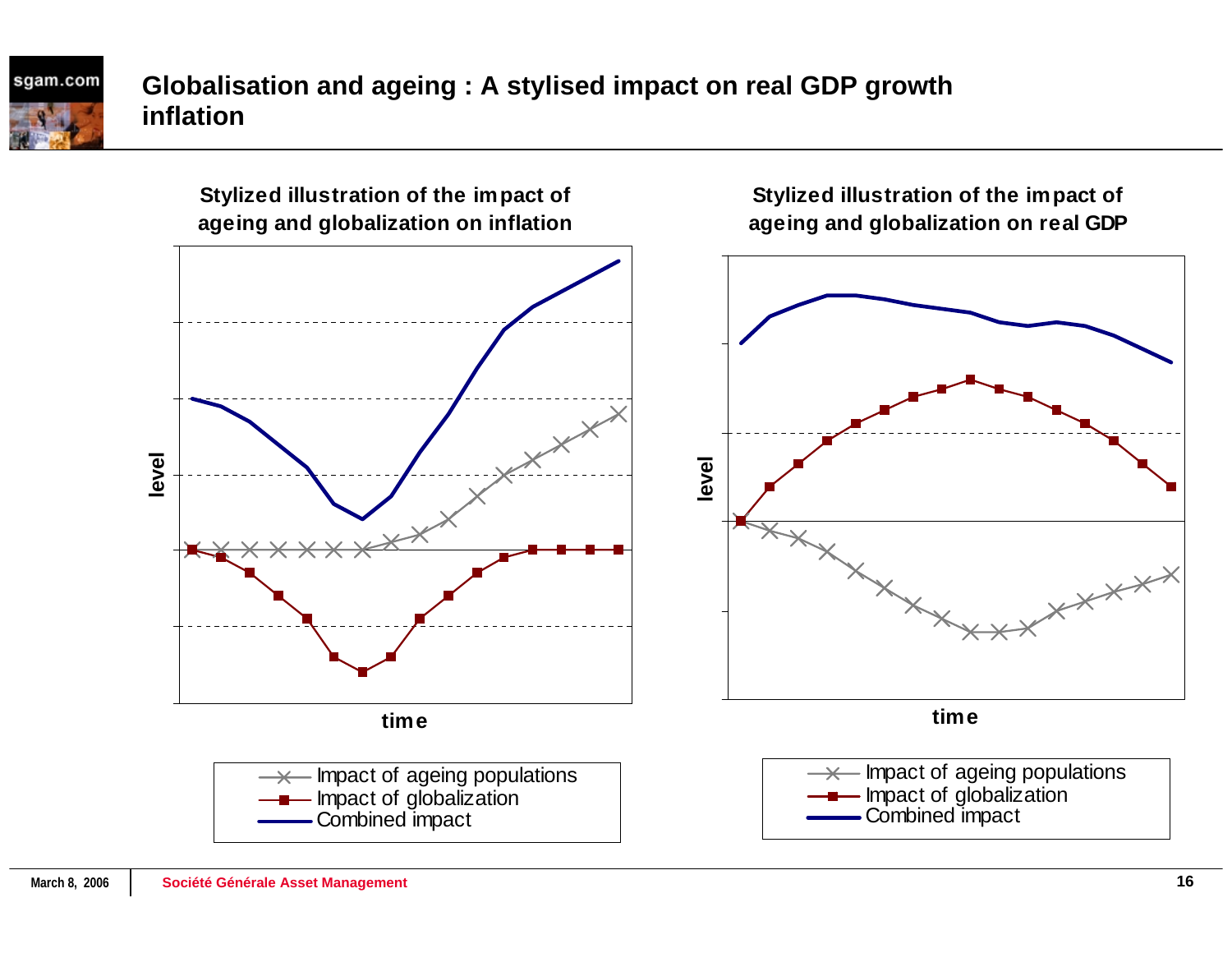

**A stylized supply shock**

**Lower inflation** 

Higher aggregate supply

 $\Omega$ 

Source: DATASTREAM

0.50

1.00

1.50

2.00

2.50

 $\mathbf{r}$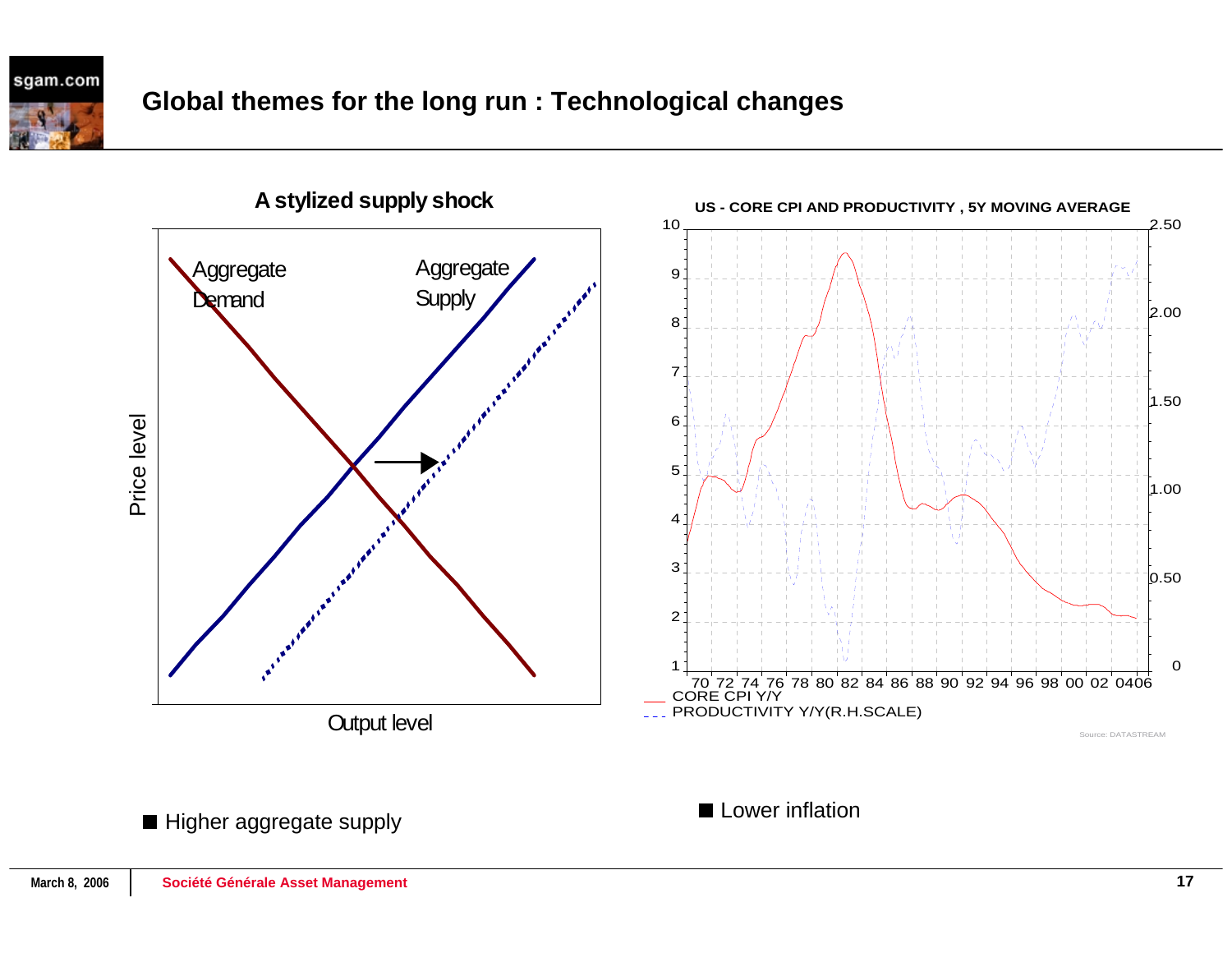# **An example : the US economy and financial markets**

|                         | Real GDP | hereof     | hereof       | <b>CPI</b> | Nominal GDP | Long bond | <b>Bond return</b> |          | <b>Equity return</b> |          | Correlation |                   |             |
|-------------------------|----------|------------|--------------|------------|-------------|-----------|--------------------|----------|----------------------|----------|-------------|-------------------|-------------|
|                         | y/y      | employment | productivity | y/y        | y/y         | yield     | Nom. $y/y$         | Real y/y | Volatility           | Nom. y/y | Real y/y    | <b>Volatility</b> | Equity/Bond |
| 1975-05                 | 3.1%     | 1.6%       | 1.5%         | 4.5%       | 7.7%        | 7.8%      | 8.9%               | 4.2%     | 5%                   | 12.5%    | 7.6%        | 14%               | 27%         |
| 1975-79                 | 3.7%     | 2.6%       | $1.0\%$      | 8.1%       | 11.8%       | 8.2%      | 6.4%               | $-1.6%$  | 3%                   | 2.8%     | $-4.9%$     | 16%               | 42%         |
| 1980-89                 | 3.1%     | 1.7%       | 1.3%         | 5.6%       | 8.6%        | 10.6%     | 11.5%              | 5.6%     | 7%                   | 15.2%    | 9.1%        | 15%               | 37%         |
| 1990-99                 | 3.1%     | 1.3%       | 1.8%         | 3.0%       | 6.1%        | 6.7%      | 9.3%               | 6.1%     | 5%                   | 18.3%    | 14.8%       | 10%               | 36%         |
| 1995-99                 | 3.9%     | 1.6%       | $2.2\%$      | 2.4%       | 6.2%        | 6.1%      | 7.5%               | 5.0%     | 4%                   | 20.5%    | 17.7%       | 12%               | 30%         |
| 2000-05                 | 2.8%     | 1.0%       | $1.8\%$      | 2.5%       | 5.2%        | 4.7%      | 5.9%               | 3.4%     | 4%                   | 5.7%     | 3.1%        | 14%               | $-12%$      |
|                         |          |            |              |            |             |           |                    |          |                      |          |             |                   |             |
| <b>Central scenario</b> |          |            |              |            |             |           |                    |          |                      |          |             |                   |             |
| 2006-10                 | 2.9%     | 0.9%       | 2.0%         | 2.5%       | 5.4%        | 5.0%      | 4.0%               | 1.5%     | 5%                   | 9.8%     | 7.1%        | 15%               | $-10%$      |
| 2011-20                 | 2.7%     | 1.2%       | 1.5%         | 2.5%       | 5.2%        | 5.0%      | 5.0%               | 2.4%     | 5%                   | 8.8%     | 6.1%        | 15%               | $-10%$      |
| 2021-30                 | 2.5%     | 1.0%       | 1.5%         | 2.5%       | 5.0%        | 5.0%      | 5.0%               | 2.4%     | 5%                   | 8.2%     | 5.6%        | 15%               | $-10%$      |
|                         |          |            |              |            |             |           |                    |          |                      |          |             |                   |             |
| <b>Risk scenario</b>    |          |            |              |            |             |           |                    |          |                      |          |             |                   |             |
| 2006-10                 | 2.3%     | 0.8%       | 1.5%         | 3.0%       | 5.3%        | 6.0%      | 2.9%               | $-0.1%$  | 10%                  | 8.2%     | 5.0%        | 25%               | 10%         |
| 2011-20                 | 1.5%     | 0.5%       | $1.0\%$      | 3.5%       | 5.0%        | 6.0%      | 6.0%               | 2.5%     | 10%                  | 5.2%     | 1.6%        | 25%               | 25%         |
| 2021-30                 | 1.3%     | 0.3%       | $1.0\%$      | 4.5%       | 5.8%        | 6.5%      | 5.9%               | 1.3%     | 10%                  | 7.8%     | 3.1%        | 25%               | 25%         |

\* Note, all returns are given in local currency on an annual basis.

### ■ Central scenario assumptions

- ▶ Extension of retirement age to 70 by 2015 and 75 by 2020.
- ▶ Firm productivity gains, but lower that those of the late 1990s

#### **Risk scenario**

- ▶ No extension of retirement age
- ▶ A sharp decline in productivity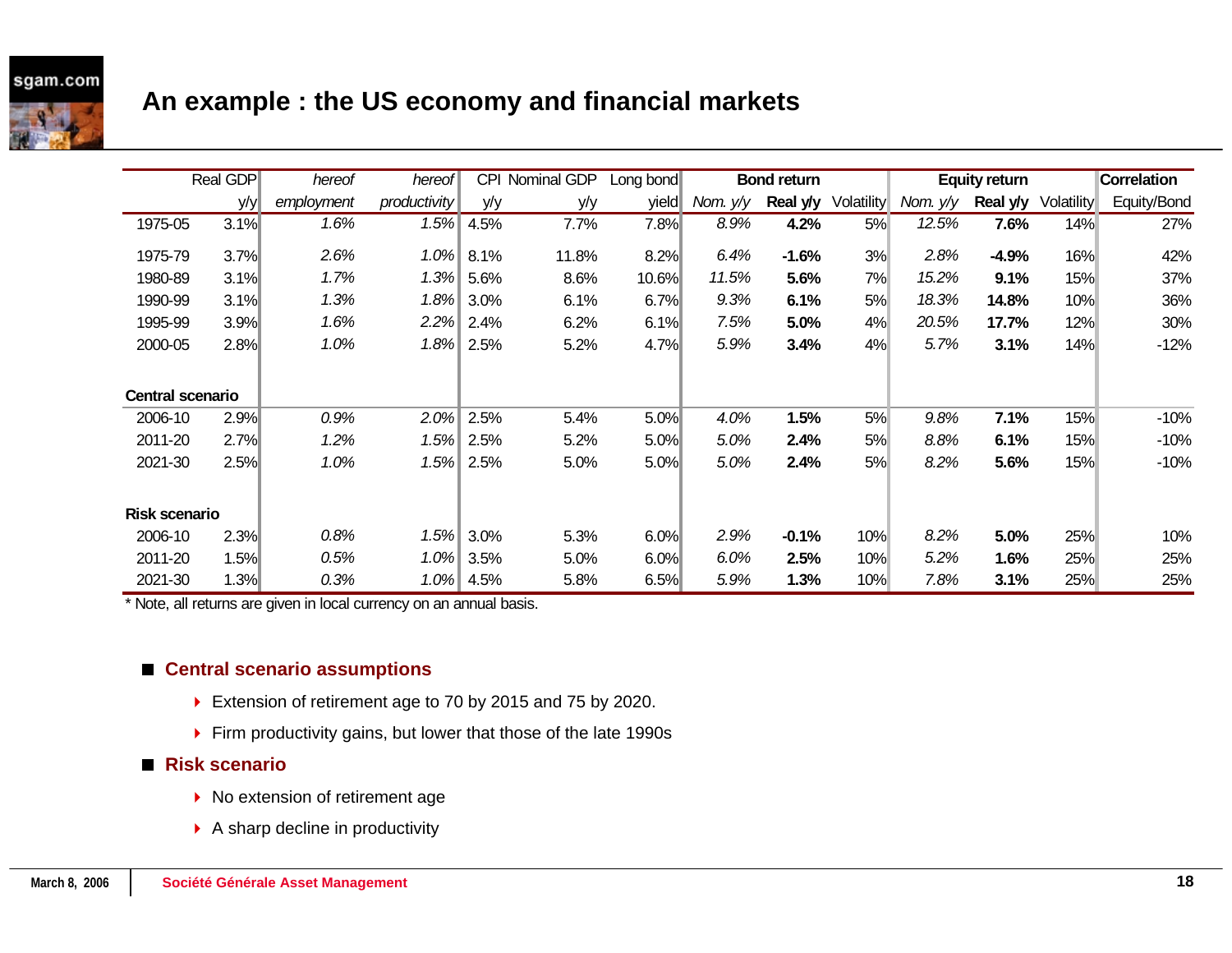

# **Global defined benefit pension funds : Return assumptions**



**Rate of return assumptions, 2005**

Source: Watson Wyatt, 2005 Global Survey of Accounting Assumptions for Defined Benefit Plans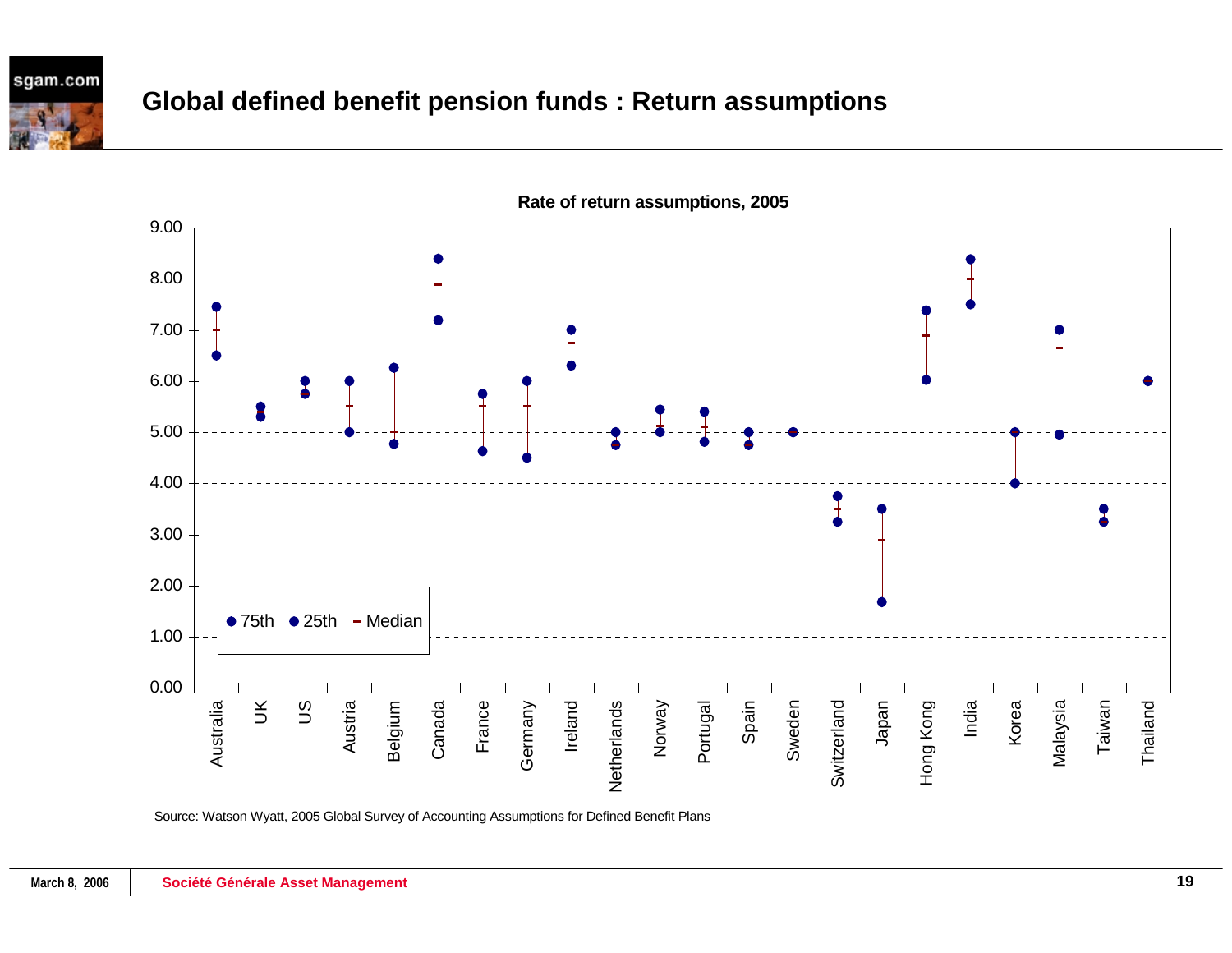

# **Global defined benefit pension funds : Salary assumptions**

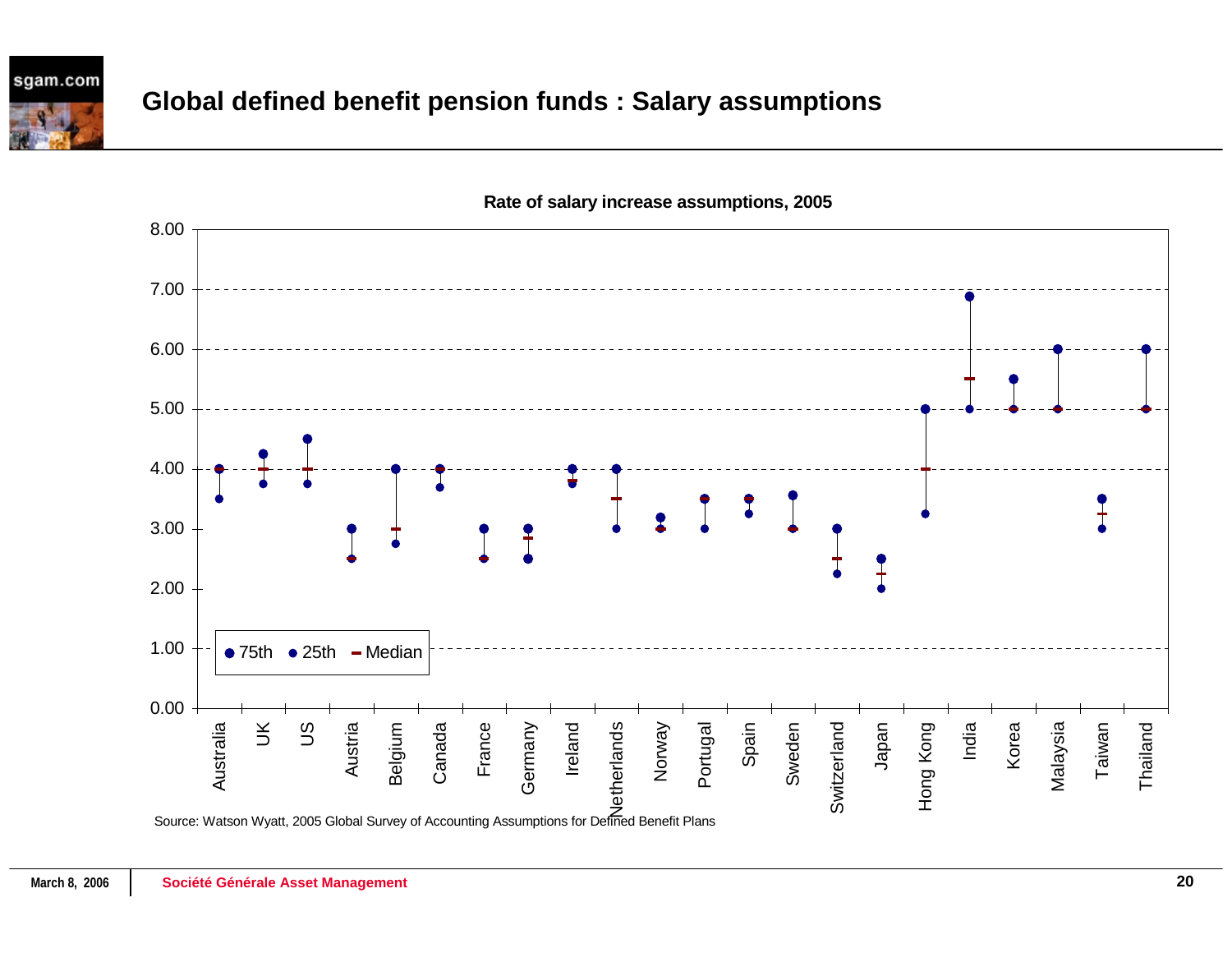### **Inflation and asset classes**